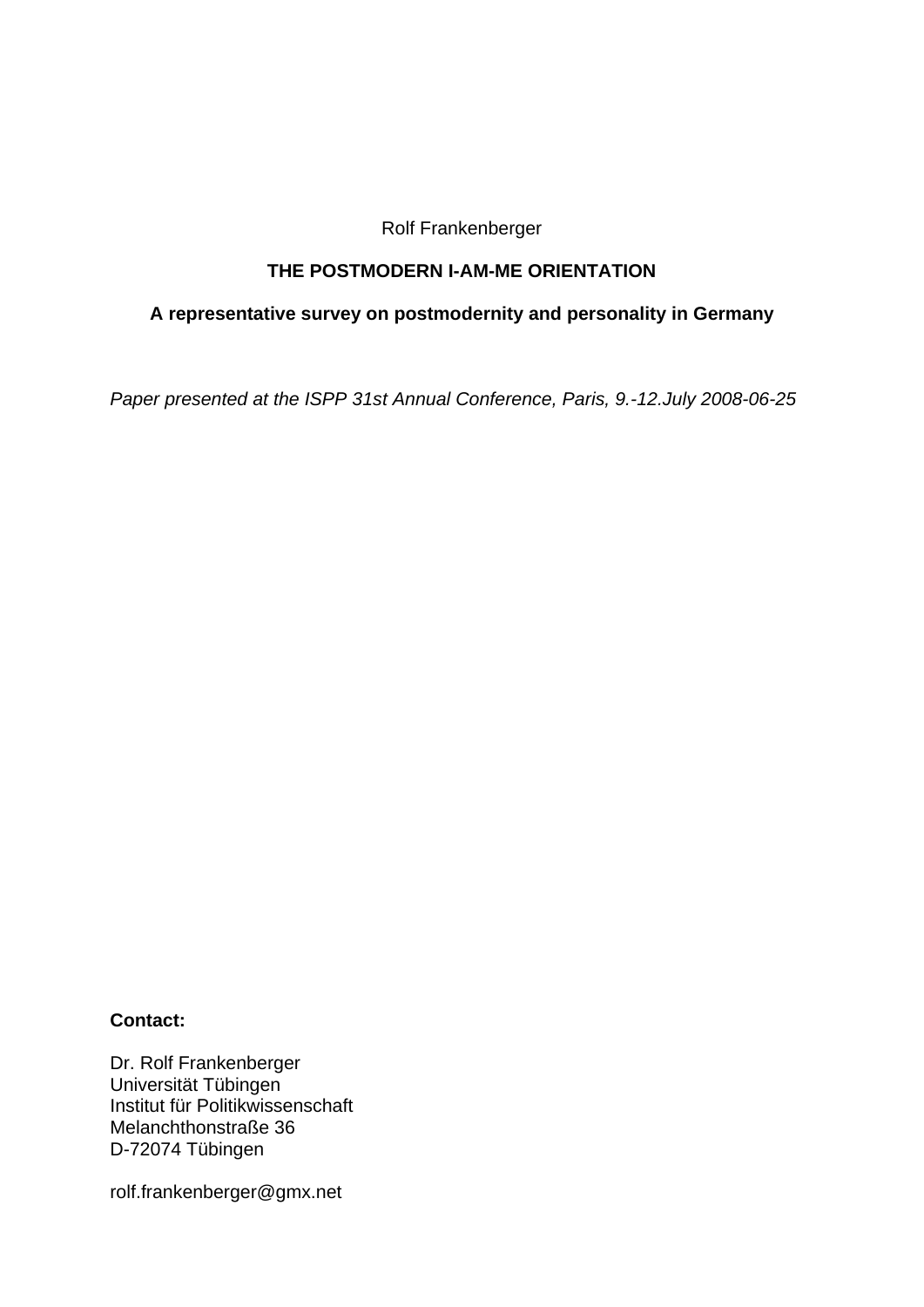# *Content:*

| The "postmodern turn" of societies                                      |    |
|-------------------------------------------------------------------------|----|
| Depth effects of socio-economic change: the concept of social character | 4  |
| Social character and postmodern society                                 | 5  |
| Postmodernity and personality: an empirical study                       |    |
| <b>Main Results</b>                                                     | 12 |
| Conclusion                                                              | 15 |
| Literature                                                              | 16 |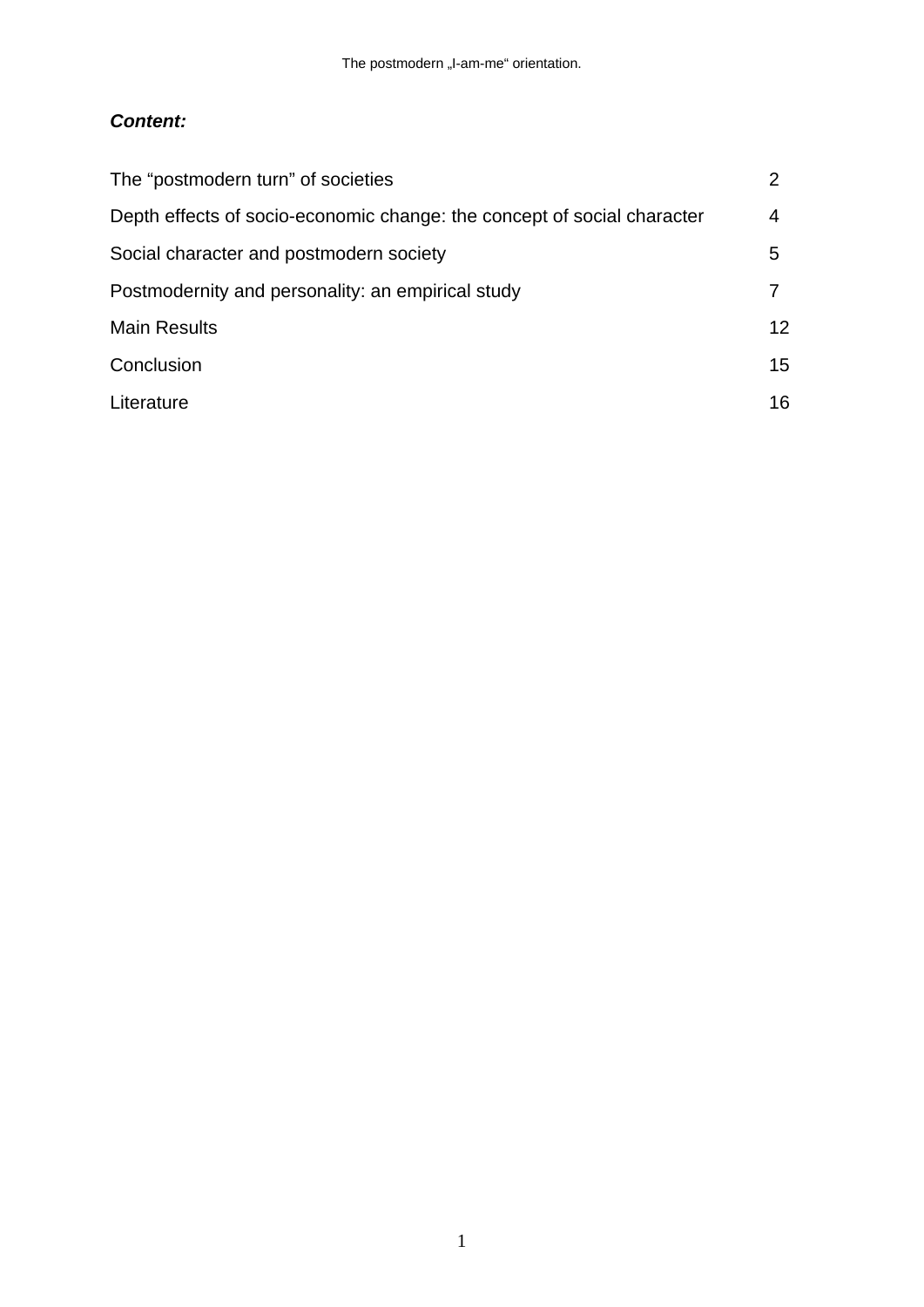Does a fundamental change of socio-cultural and socio-economic patterns in highly developed states have an impact on peoples' personalities? Can we find some type of personality that is well adapted to the challenges of our time? To find some answers to these questions, this article discusses the theoretical background, main assumptions, methods, and main findings of a survey conducted in 2005 in Germany. The study brings together the phenomenology of the societal changes, often called postmodern, and the socio-psychoanalytical concept of "social character" formulated by Erich Fromm. His principal thesis is that character structures - or more commonly personality types - are not only closely linked to, but also governed by particular social and economic structures of a society. If this assumption is to be true, changes in social and economic structures should result in the emergence of new types of personality.

## **THE ..POSTMODERN TURN" OF SOCIETIES**

At the latest since the middle of the 20th century, we can observe several interacting dynamics of change in highly developed societies, which challenge the foundations of modernity: the nation state, the rationality and controllability of societal processes, full employment, growth of wealth, engendered division of labor and roles, the uniqueness of the subject and the idea of a coherent identity, just to name a few.

De(con)struction of concepts of modernity seems to be a common pattern. Concepts of unity, continuity, coherence and progress are replaced by contingency, discontinuity, fragmentation and reflexibility. They are landmarks of a new "worldly wisdom". This change becomes manifest in nearly all spheres or subsystems (in a Luhmannian sense) of society: art, culture, religion are as well affected as science, economy and politics<sup>1</sup>. Within society, groups and individuals are becoming subject and object of the postmodern transformation. Individuals have to deal with the impacts of societal change and have to adapt to new living conditions one way or the other.

Some of the main trends of the "postmodern turn" (Best / Kellner 1997) or "postmodern formation" (Frankenberger 2007) of society, are the following:

- The pluralization of values, norms, cultures and styles of life is paralleled by a loss of traditions, dissolution and liquidation of social structures, patterns of behavior, and moral values
- Emancipation and sexual liberation question the engendered division of labor
- Globalization or "Globality" (Sloterdijk) of economic, political and cultural interrelations is becoming visible in nearly all societies.

<sup>1</sup>  $1$  Law is probably the subsystem with the least adaption to postmodern change. This is not really surprising, as law is the fundament of states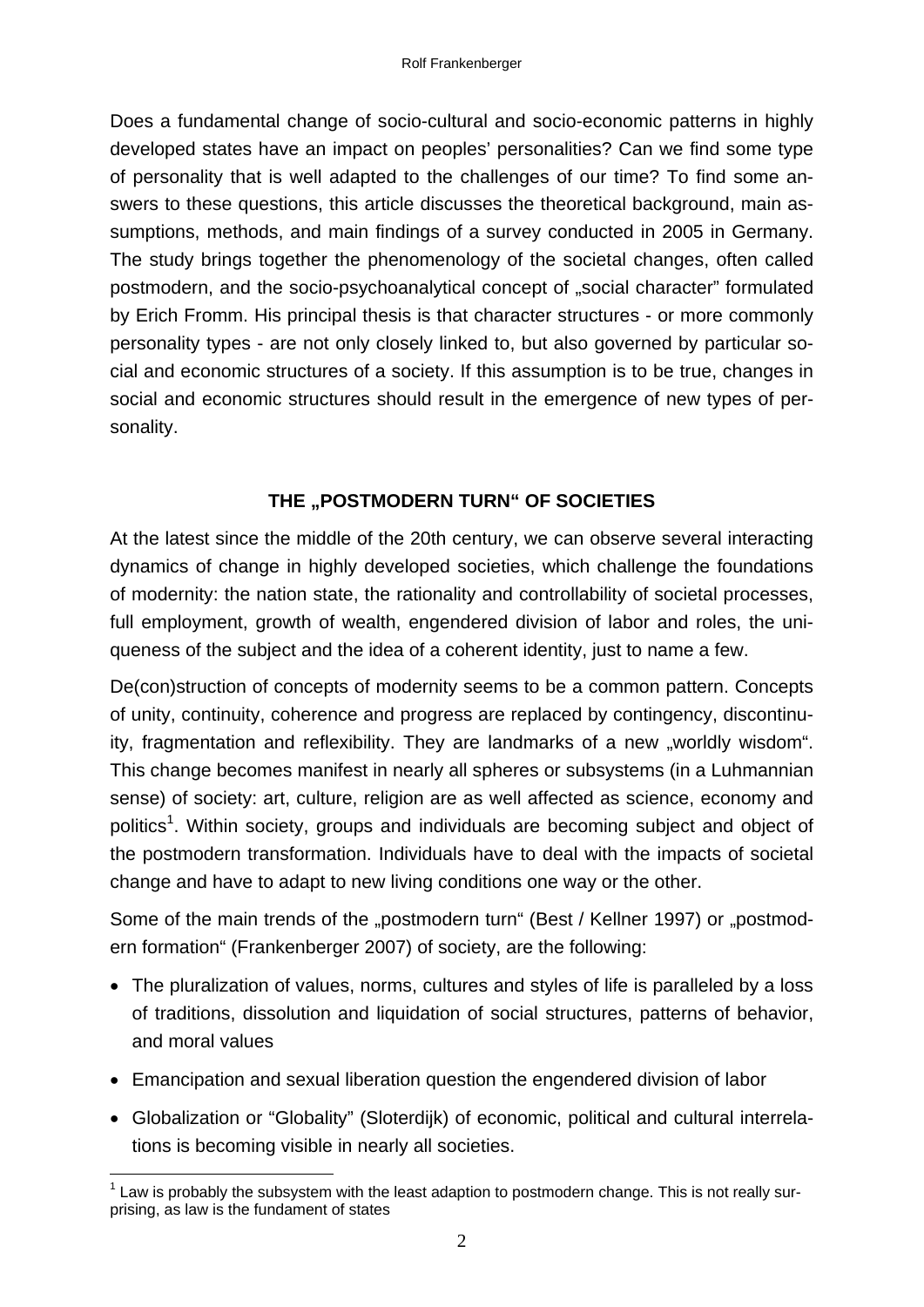- Closely linked with digitalization and informatization of economy and society, multiple opportunities of communication and interaction, sources of knowledge and construction of signification emerge.
- Especially welfare states face the challenges of the "end of the industrial age", the expanding service sector and the uncertainties of employment and labor conditions. These challenges imply and demand a reorganization of social systems.
- Within the framework of the end of the industrial age and the service revolution, we can observe a demand for flexibility and processes of mobilization of work, education, politics and social integration. In addition, the dynamics of the "risk society" (Beck 1986) and ecological devastation accelerate.
- With the diffusion, deconstruction and reformulation of patterns of time and space, commodities, values and knowledge, new kinds of spirituality, sense and significance beyond the almighty emerge. New and extreme phenomena as neofundamentalism, globalized terror and networked right-wing extremism appear on the ideological landscape of postmodernism.

Besides all changes, one should not deny nor forget continuous structures and patterns that are far from being postmodernized. They are to amplify the ambiguous demands individuals have to deal with. First, nation states still are the dominant political organizational structure. Second, achievement and performance, as the guiding values of modernity, are increasingly important in the new age. Third, the whole educational sector as well as bureaucracies and public administrations are adjusted to serve modern industrial societies and have by no means adapted to new challenges. Fourth, the increase of leisure time in modern societies is a central factor for postmodern dynamics. Growing amounts of time to spend made possible and fostered the development of huge entertainment industries that are typical for the postmodern "societies of adventure" (in German: Erlebnisgesellschaft: Schulze 1992). And last, but not least, postmodernity is unthinkable without modern urbanization. Despite the development of new means of communication and mass media, urban centers are the most likely places to find postmodern lifestyles and (every day) life worlds (Husserl).

These and other contemporary non-contemporaries / simultaneousness of dissimilarities are the patterns of ambivalence that form the framework of living in postmodern societies. And they include a series of challenges that have to be faced by individuals as well as institutions and organizations. As changes in societies and peoples' visible behavior can be observed quite easily within the framework of a phenomenology of change, as it was mentioned above, one could ask if there are effects that go somewhat deeper. In other words: In which way do societal structures and their changes have effects on personality structures and character traits of individu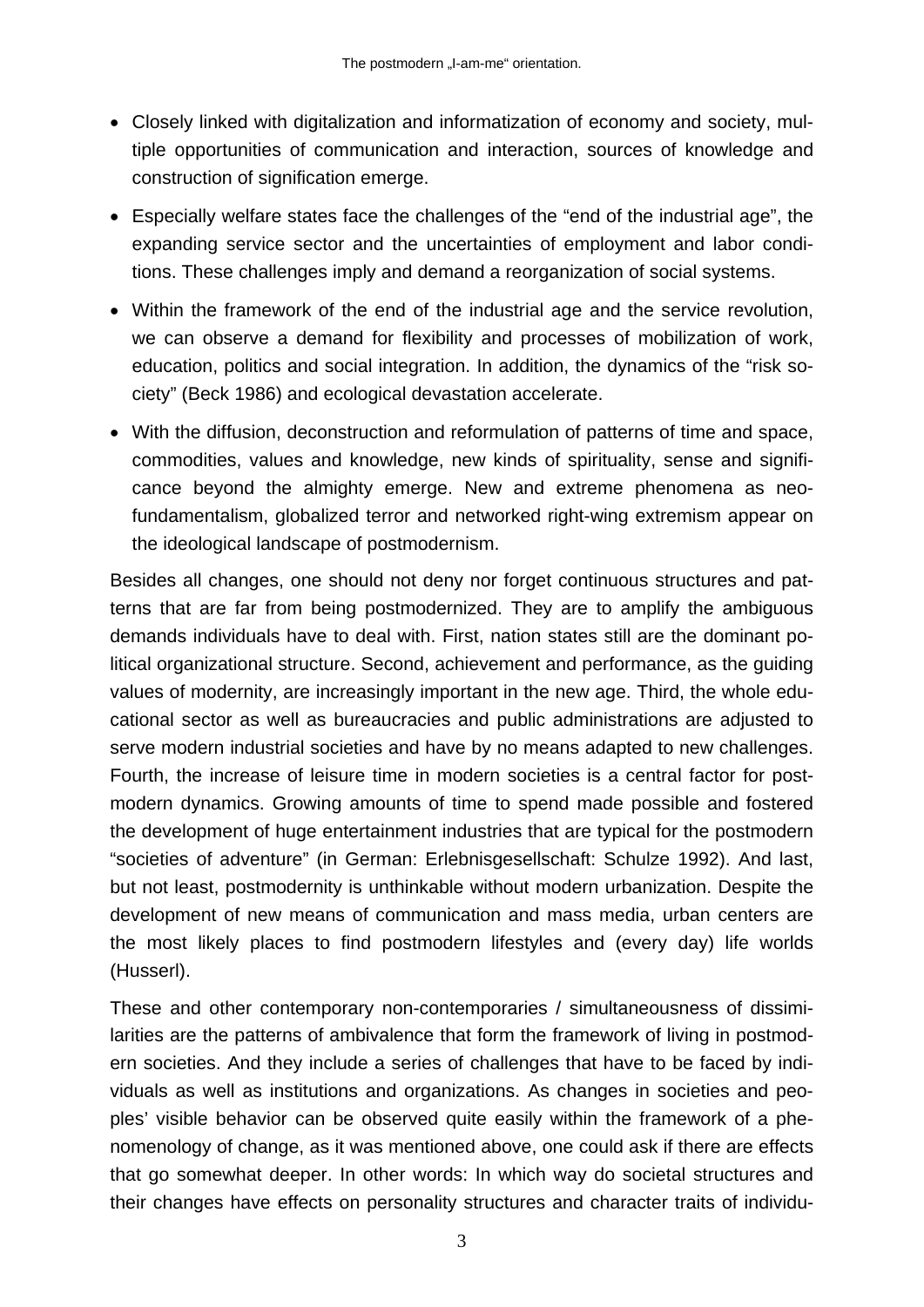als? If so, do groups of people share common character structures directly linked to societal structures?

# **DEPTH EFFECTS OF SOCIO-ECONOMIC CHANGE: THE CONCEPT OF SOCIAL CHARACTER**

According to Erich Fromm, social character can be defined as the core of character traits that is common to most people of a society or class (Fromm 1970a/1977g, p.200). His main idea is that individuals living in certain social and economic conditions develop or internalize a corresponding character that is typical for these structures. The content of social character is determined by the functional requirements of a society. Societal structures form the individual character in a way that people want to do, what they have to in order to add to the persistence and functioning of the system. In "to have or to be?" (Fromm 1976a, p.299), Erich Fromm argues that character structures of the average individual and socio-economic conditions of a society are interacting, whereas the differences in modes of production and ways of living of societies or classes lead to different character structures. Thus, societies not only differ in modes of production, social and political organization but also in the kinds of social character they produce and require. In this context, Fromm does not deny interindividual differences, but focuses on socially shared character orientations - and their functions. He distinguishes between individual character and social character. The first can be described as the entirety of features of an individual that in their unique combination form the individuals' personality. The latter can be defined as the core of character structures that are shared by most members of a group. The first then are variations of the core that depend on random facts as birth or life experience. Then, social character not only directs human interest and energy towards social necessities, but also locates and integrates individuals within their respective societies. From a Marxist point of view, social character and society interact and interdepend with ideologies and ideas to strengthen the shaping power ("Prägekraft") of socio-economic modes of production and ways of living within the formation of social character (Fromm 1992e, p.222) (Fromm 1947a, p.42-43).

Fromm differentiates character orientations according to effects referring to evolvement, growth and integration of psychic energies. Fromm described six ideal types (in a Weberian sense) of character orientations, that usually occur in reality in somewhat mixed types. Five of them can be considered as non-productive, while one is to be called productive<sup>2</sup>. Fromm assumes that social character types in capitalist socie-

1

 $2$  The termn is not used in an economic sense, and therefor is not output-oriented, as most liberal- and neoliberal interpetations of Productivity are With productivity, Fromm associates mental health, individual growth, relatedness, spontaneous activity, biophily and maturity, to mention a few characteristics. For a brief overview on which main ideas Erich Fromm formulated on the concept of productivity,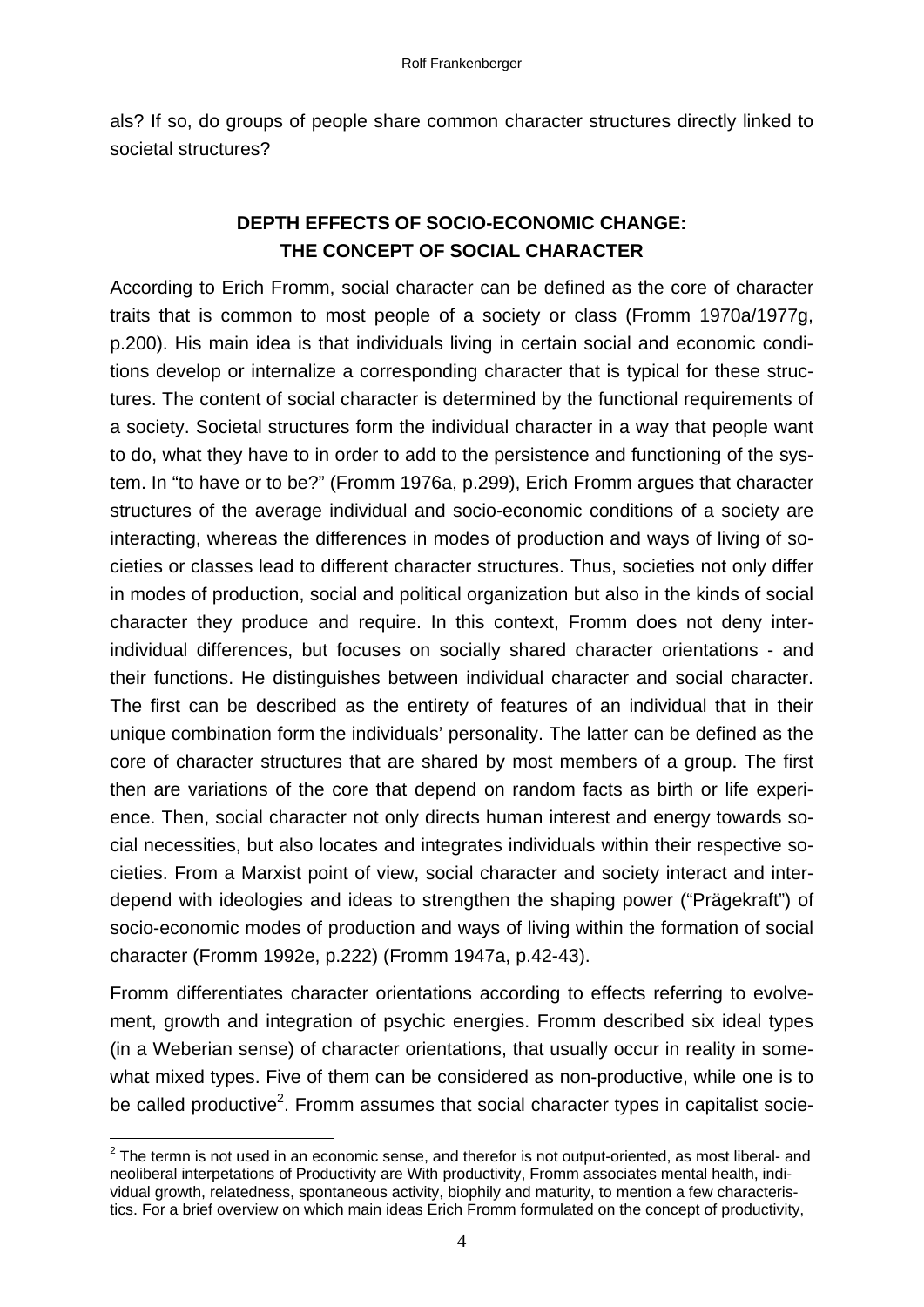ties are rather non-productive than productive (Meyer 2002). Non-productive character orientations can be defined by a dependence of experience and conduct of life on and the relatedness to external sources of energy, rather than on own psychic energy. According to Fromm this results in alienation from one's own powers, a process probably leading to a syndrome of regression, decay and ultimate downfall. To identify whether a real type orientation is productive or non-productive, the dominant orientation has to be identified. Referring to a systematization formulated by Rainer Funk (1995, p.25-29), the main characteristics of the five non-productive character orientations are outlined in brief<sup>3</sup>:

The *authoritarian character* orientation can be found in two complementary variations. The sadistic type is characterized by the quest / drive to dominate and control others as well as himself. He seeks to possess goods in an exploitative way. On the other hand, the masochistic type is dominated by the pursuit of submission, obedience and self-denial. He shows a receptive attitude towards goods

The *marketing character* can be characterized by a chameleon-like adaption to demands of the markets without developing deeper obligations or identifications. This type doesn't show commitment or emotions, because they would hinder him to serve his drive to be flexible and adaptive.

Narcissism or the *narcissist character* varies in the intensity. In the light version, a narcissist strives to instrumentalize other people in order to feel, look or be important and successful. Thus, the value of the others is measured in terms of usefulness for oneself. Strong narcissism is not interested in instrumentalization. For him a clear dualism exists: If you are not with me, you are against me. He either incorporates others or, in the case that they do not reflect his grandiosity, is hostile to them.

*Necrophilia* mainly manifests in destructiveness towards the self and others, as well as in consumption of goods.

### **SOCIAL CHARACTER AND POSTMODERN SOCIETY**

Erich Fromm observed the heralds of the postmodern dynamics of transformation of late capitalism in the  $20<sup>th</sup>$  century and formulated the marketing orientation as the respective socially typical character. But the full scale effects of the postmodern formation are a quite new phenomenon. According to Fromm, especially those individuals raised and socialized under postmodern conditions should show character traits with forms of alienation typical for postmodern societies. But what does this mean? Within the framework of individualization, pluralitization, subjectivism and aesthetiza-

1

see http://www.erich-fromm.de/data/pdf/2003z-e%20Productiveness.pdf 3

 $3$  For more details see Fromm 1941a; 1947a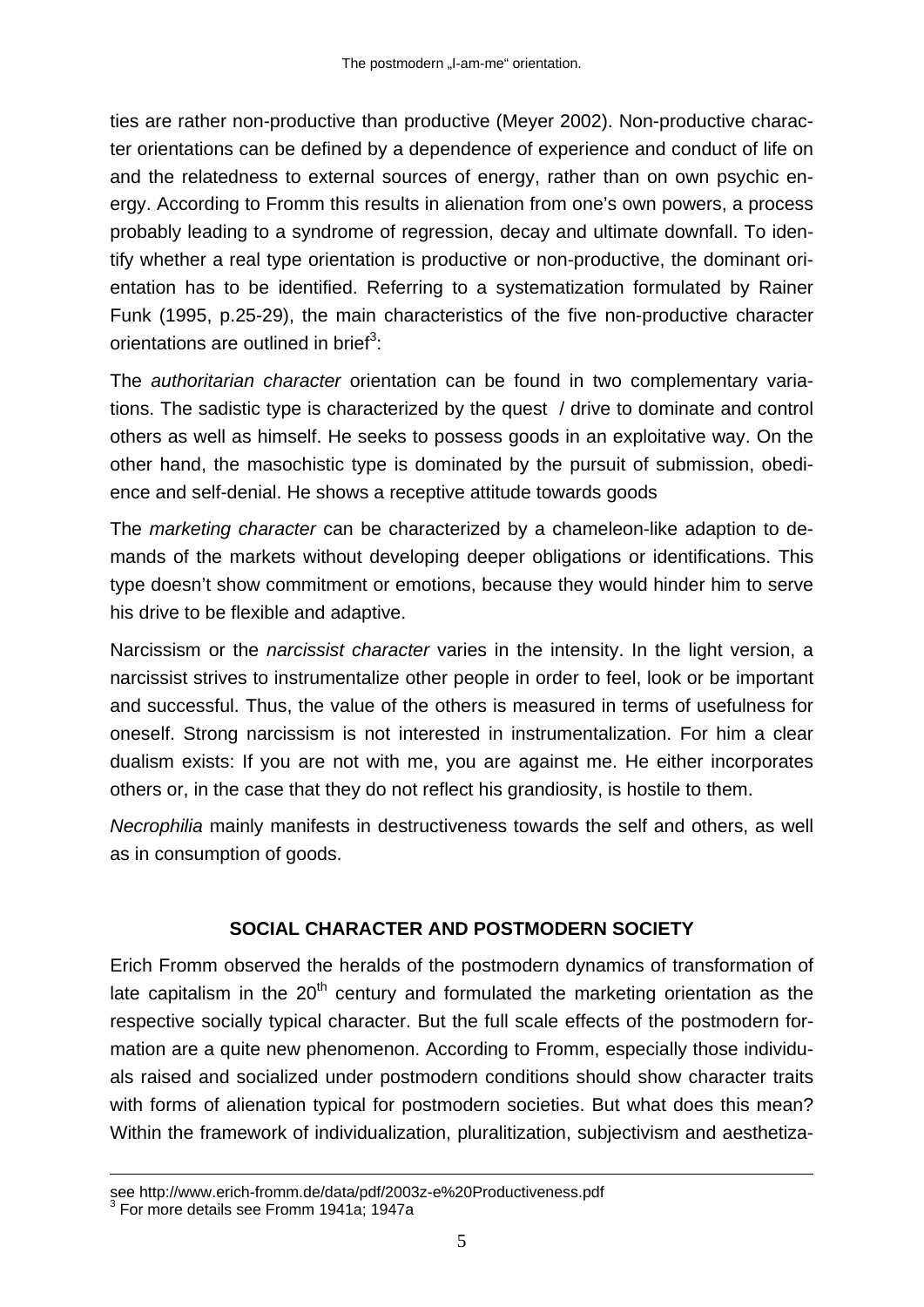tion of individual life, with the dis-limitation of time and space through groundbreaking technological developments, with flexibilization and mobilization of labor and capital, with the growth of post-fordist production and services, with the capitalization of lifestyles, emotions and identities, new contingencies, opportunity structures and realities emerge in postmodern societies. Socioeconomic relations between providers and users are increasingly based on a logic of selling new realities and significations rather than commodities or services (Rifkin 2000). New interconnections between products, product-marketing and customer retention are established. Within these processes, values of a commodity or service are unlinked from their common usevalue. On the other hand, a symbolic use-value is generated by adding emotions, images and identities to them. This generates an added value in comparison to the former use-value. Thus, the inscription of symbolic - and non-existing - attributes into goods and services is an extremely functional strategy of marketing, as on the other hand, there is an immense demand for means of identity-engineering in times of contingency. In short, products are getting an image. They are not only an expression of lifestyle, they are lifestyle. Commodities posess identities, that can be bought and transferred to the personality of the customer or user within the process of purchase. This implies the free constructability of identity by the means of economic exchange. Furthermore, these sales strategies produce desires for even more, better, newer offers of this kind. Suppliers create their markets by the means of manipulation of desires and identities of customers: Possibilities of self-responsibility, selfdetermination and self-orchestration are highlighted, while risks and constraints are conceiled. In these processes that are characteristic for the postmodern consumer society (Baudrillard 1998 [1970]), the socially desired and economically necessary self-determination beyond all boundaries, allegations and traditions, the "lust for selfdetermined, and self-related creation of realities becomes the main drive of postmodern individuals. Or as Rainer Funk (2006) nails it down to the point with his description of the so called postmodern I-am-me orientation: "The I-am-me oriented person strives passionately to determine himself or herself freely, spontaneously and autonomously, unconstrained by provisions or conditions, driven by a desire for a fabricated or artificially produced reality. The decisive motivation is a desire for a selfdetermined, I-am-me oriented fabrication of reality, more specifically, of the surrounding reality that is self-created" (Funk 2006, p.2).

Following this argumentation, the postmodern I-am-me Orientation might be found within groups and professions that take leading positions within postmodern change: those involved in developments and usage of new digital technologies and media - in IT, science, culture and arts.

Taking the complex logic of postmodern capitalism with the main pattern of offering and demanding realities, identities and lifestyles instead of goods and services seri-

6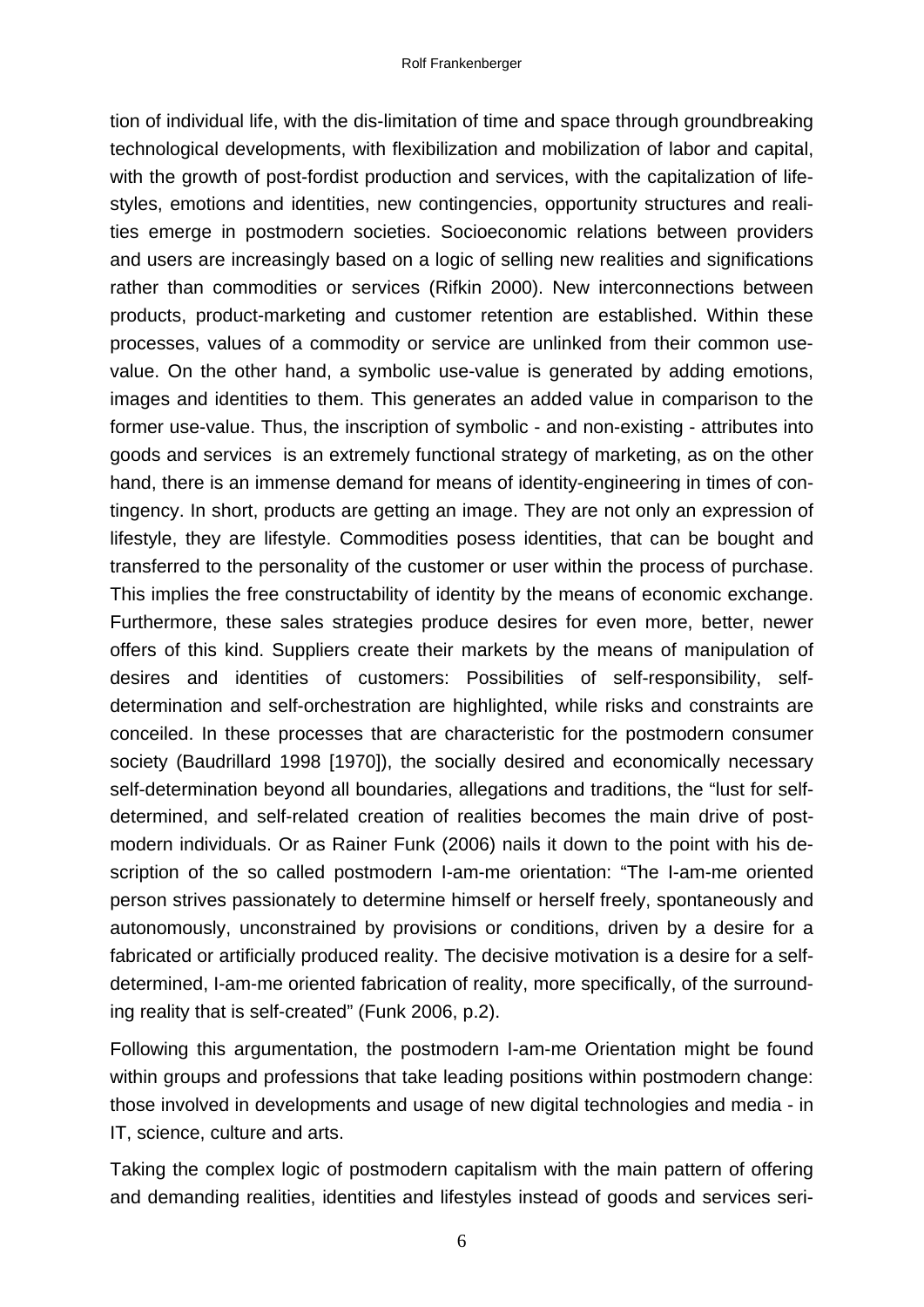ously, and analogous to Erich Fromms distinction of an active and a passive type of authoritarian character, the postmodern I-am-me orientation can be sub-classified in an active-offering and a passive-using variation. Not necessarily all postmodern individuals will produce and create realities and identities. Being part of these, entering the offered realities and identities is an expression of the same striving. In this way both types let the motto of Pippi Longstocking in the german-language soundtrack "Ich mache mir die Welt, wie sie mir gefällt" (I create the world the way I'd like it to be) materialize in different ways: The active I-am-me orientation can be characterized by acting out the production / creation of reality, the construction and dramatization of the own identity, while the passive I-am-me orientation is characterized by being part of produced realities and the usage of offers to experiencing identities and images. Both are the two sides of one coin and only with the existence of both of them will the logic of supply and demand in postmodern economy work.

**"POSTMODERNITY AND PERSONALITY" - AN EMPIRICAL STUDY**Above others we derived two general hypotheses concerning the existence of a postmodern personality from our theoretical assumptions and premises.

- The postmodern society produces a specifically postmodern character orientation. Following the logic of postmodern capitalism, it can be distinguished in an active and a passive type. Both types are empirically measurable on the basis of value orientations, motivations and self-concepts
- Both types are ideal types in a Weberian Sense, though, mixed types may occur.

In addition, we formulated eleven hypotheses concerning the two variants of the postmodern I-am-me orientation and their socio-demography (Frankenberger/Meyer 2008, pp 91-93).

## *Operationalization*

One central methodological invention of the survey was the operationalization of the psychoanalytical concept of I-am-me orientation with quantitative methods. In an extensive pretest, 62 variables were tested to construct a small and precise scale for both types of postmodern I-am-me orientation and for an assumed productive character<sup>4</sup>. The final scales can be seen in tables 1.1., 1.2., and 1.3.: for the "active postmodern I-am-me orientation" (AIO scale), for the "passive post-modern I-am-me orientation" (PIO scale) and finally for the "productive orientation" (PO scale).

<sup>1</sup>  $4$  The data of the pretests were collected by the Research Group on Elections/Forschungsgruppe Wahlen Online (FGW-Online), Mannheim. From October 13 to November 3, 2004 an online-sample of 4500 Interviewees was selected randomly from a pool of registered persons. 1688 interviewees filled in the questionnaire. In addition to the variables in the test proper, socio-demographic data was captured.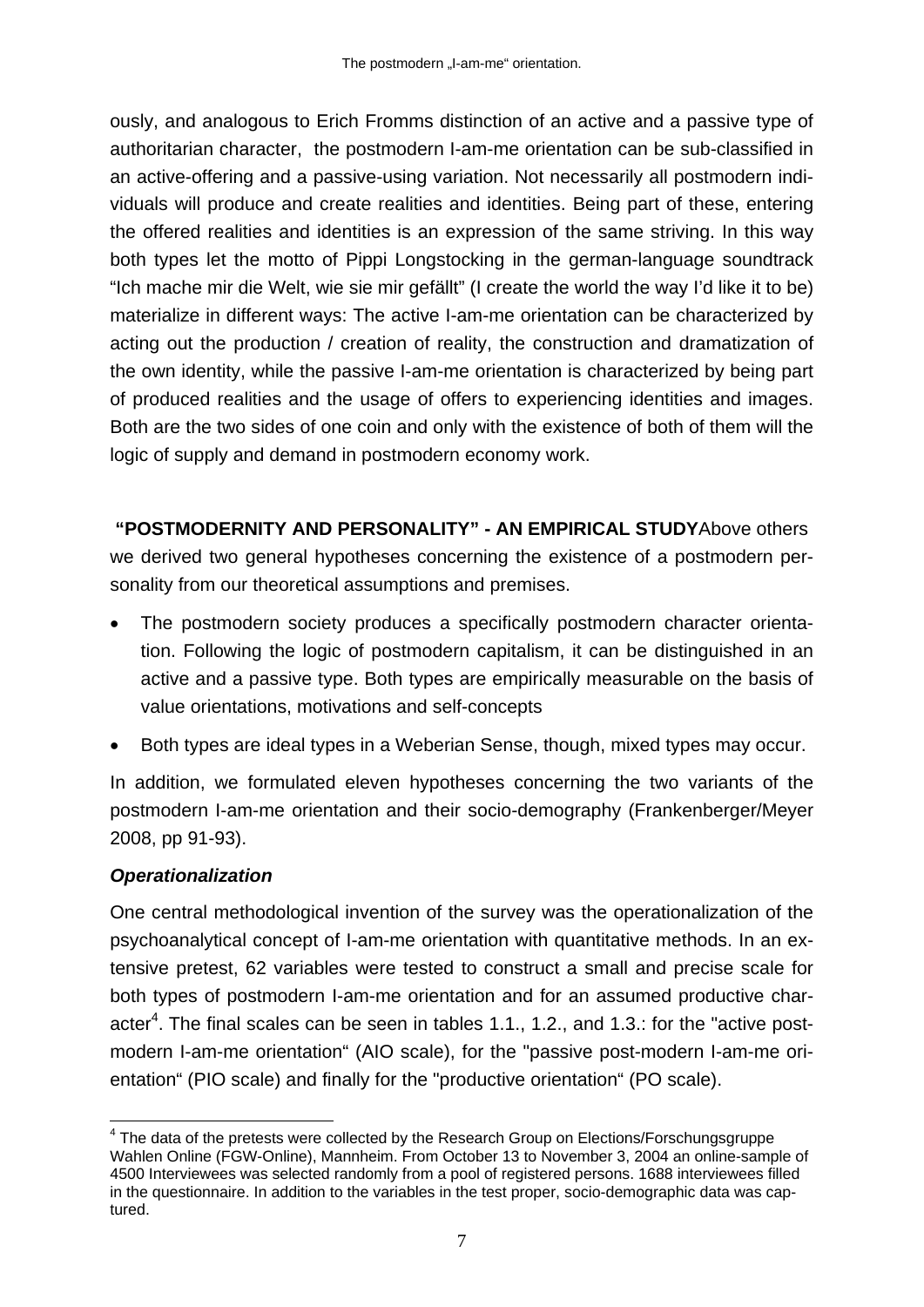The scales seek to capture central and typical dimensions of personality structures on the basis of value orientations, motivations and self-concepts. As subjectively expressed value orientations, motivations and self-concepts usually refer to more than one of the presented character orientations, they were clustered in several dimensions, that represent the character traits in question. They are not uni-dimensional and only together form a complex representation of the referred personality structure (Frankenberger 2007).

The scales were used in a survey of the character and development of social milieus, conducted by the SIGMA-Institute in June 2005. Field work was done by IPSOS Germany. The interviewees could assess the statements or variables on a scale ranging from 1 ("I do not agree at all") to 4 ("I strongly agree"). This scale is a so called "forced choice"-scale as it does not offer a neutral score in the middle between 1 and 4. 1100 inhabitants in Germany (selected by the "random-route"-method<sup>2</sup>) were interviewed personally. The sample is representative for inhabitants over 18 with a slight weighting of the variables age, sex, place of residence and size of household.

The data were analyzed using the Statistical Program for the Social Sciences (SPSS) between June and September 2005. One main interest was to find out whether the theoretically constructed types of personality could be empirically proved. For this purpose a factor analysis, more precisely a principal components analysis, including a varimax rotation, was conducted. One thesis of this study was that these factors are identical with the three types of personality. This was confirmed to a large extent by the results of the factor analysis.

| <b>Variable ID</b> | Variable name                                                                    |
|--------------------|----------------------------------------------------------------------------------|
| <b>V04</b>         | I really come alive when I'm shopping.                                           |
| <b>V06</b>         | Wherever I'm entertained I feel good.                                            |
| V13                | I combine totally different ideas and principles in my philosophy of life.       |
| V14                | For me, foreign cultures are a kind of treasure trove of things that inspire me. |
| V <sub>15</sub>    | I'm me - always new, and always different.                                       |
| <b>V16</b>         | It's fun to stage original events from time to time.                             |
| <b>V17</b>         | When I'm shopping, I love to give free rein to my creativity.                    |
| V <sub>20</sub>    | I also work at night and at weekends to achieve my goals.                        |
| V <sub>21</sub>    | I have a need to create something of my own in my job.                           |
| V <sub>22</sub>    | I also want to be able to get out of a relationship at any time.                 |
| V <sub>23</sub>    | In a relationship, each person should live according to their own rules.         |
| V <sub>29</sub>    | I'm fascinated by the idea of constantly redefining one's own personality.       |
| <b>V30</b>         | I like things that express something individual and distinctive.                 |
| <b>V31</b>         | I think it's a fascinating idea to carry on developing your own personality.     |

|  |  |  | Table 1.1.: The Active I-am-me Orientation Scale (AIO scale) |  |  |  |
|--|--|--|--------------------------------------------------------------|--|--|--|
|--|--|--|--------------------------------------------------------------|--|--|--|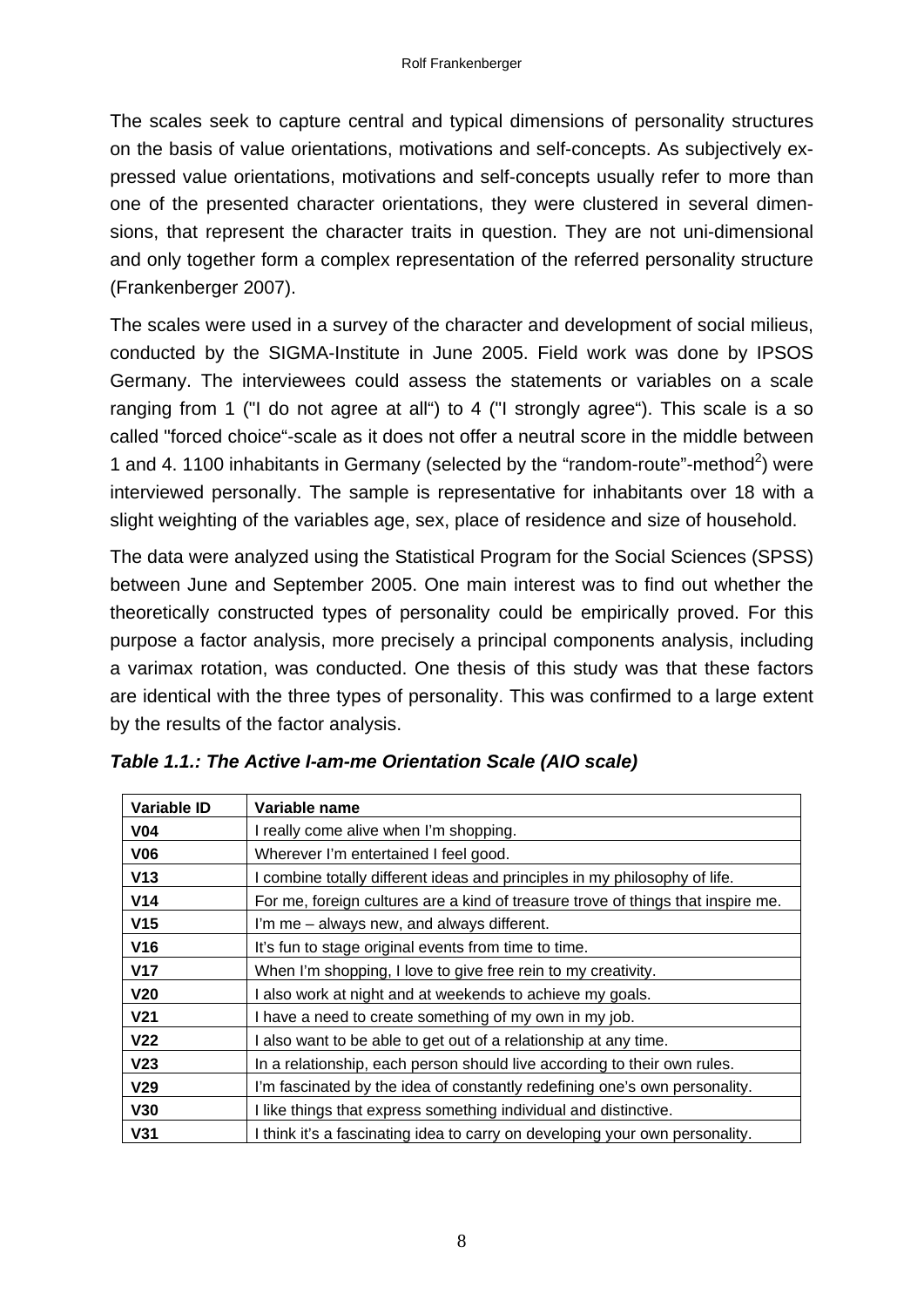*Table 1.2.: The Passive I-am-me Orientation Scale (PIO scale)* 

| Variable ID     | Variable name                                                                                                      |
|-----------------|--------------------------------------------------------------------------------------------------------------------|
| <b>V01</b>      | What I expect from a brand that's meant to appeal to me is that it should<br>express something totally individual. |
| V <sub>02</sub> | What I expect from a brand that's meant to appeal to me is that it should fit<br>me and my friends.                |
| V <sub>03</sub> | What I expect from a brand that's meant to appeal to me is that it should be<br>totally trendy.                    |
| V <sub>04</sub> | I really come alive when I'm shopping.                                                                             |
| V <sub>05</sub> | I'm always keen to experience something.                                                                           |
| V <sub>06</sub> | Wherever I'm entertained I feel good.                                                                              |
| <b>V07</b>      | When it comes to the meaning of life, I take a lead from people and ideas I<br>find convincing.                    |
| V <sub>08</sub> | In my attitude to life, I'm happy to follow other people's experiences.                                            |
| V <sub>09</sub> | I simply find theme parks such as Disneyland boring. (negatively rotated)                                          |
| V <sub>10</sub> | Some films or TV shows arouse strong feelings in me that I hardly experi-<br>ence otherwise.                       |
| V17             | When I'm shopping, I love to give free rein to my creativity.                                                      |
| V <sub>24</sub> | What I expect from a brand that's meant to appeal to me is that it should<br>match my personal lifestyle.          |
| V <sub>29</sub> | I'm fascinated by the idea of constantly redefining one's own personality.                                         |

# *Table 1.3.: The Productive Orientation Scale (PO scale)*

| <b>Variable ID</b> | Variable name                                                                                                                                 |
|--------------------|-----------------------------------------------------------------------------------------------------------------------------------------------|
| V <sub>11</sub>    | A team in which people get on brilliantly with one another is almost more im-<br>portant to me in my chosen profession than forging a career. |
| <b>V18</b>         | If I really don't want to do something, I just don't do it.                                                                                   |
| V <sub>20</sub>    | I also work at night and at weekends to achieve my goals.                                                                                     |
| V <sub>21</sub>    | I have a need to create something of my own in my job.                                                                                        |
| V <sub>25</sub>    | I only rarely experience boredom.                                                                                                             |
| V26                | I can easily be alone.                                                                                                                        |
| V <sub>27</sub>    | It gives me extra energy if I'm able to make use of my skills.                                                                                |
| V <sub>28</sub>    | It's simply fun to achieve something.                                                                                                         |
| V30                | I like things that express something individual and distinctive.                                                                              |
| <b>V31</b>         | I think it's a fascinating idea to carry on developing your own personality.                                                                  |
| V33                | I can easily deal with conflicts in my job and my relationship.                                                                               |
| V34                | In my relationship, I'm frank about saying what I do and don't like about the<br>other person.                                                |
| V35                | I can sympathize if another person is having psychological problems.                                                                          |
| V36                | Even if I have a different opinion, I listen to others and can understand their<br>reasoning.                                                 |

To find out the *empirical distribution of the three types of personality, factor scores*, which are calculated in the course of the principal components analysis, were used. As factor scores denominate all objects (interviewees) with regard to the extracted factors, they characterize the strength of the markers represented by one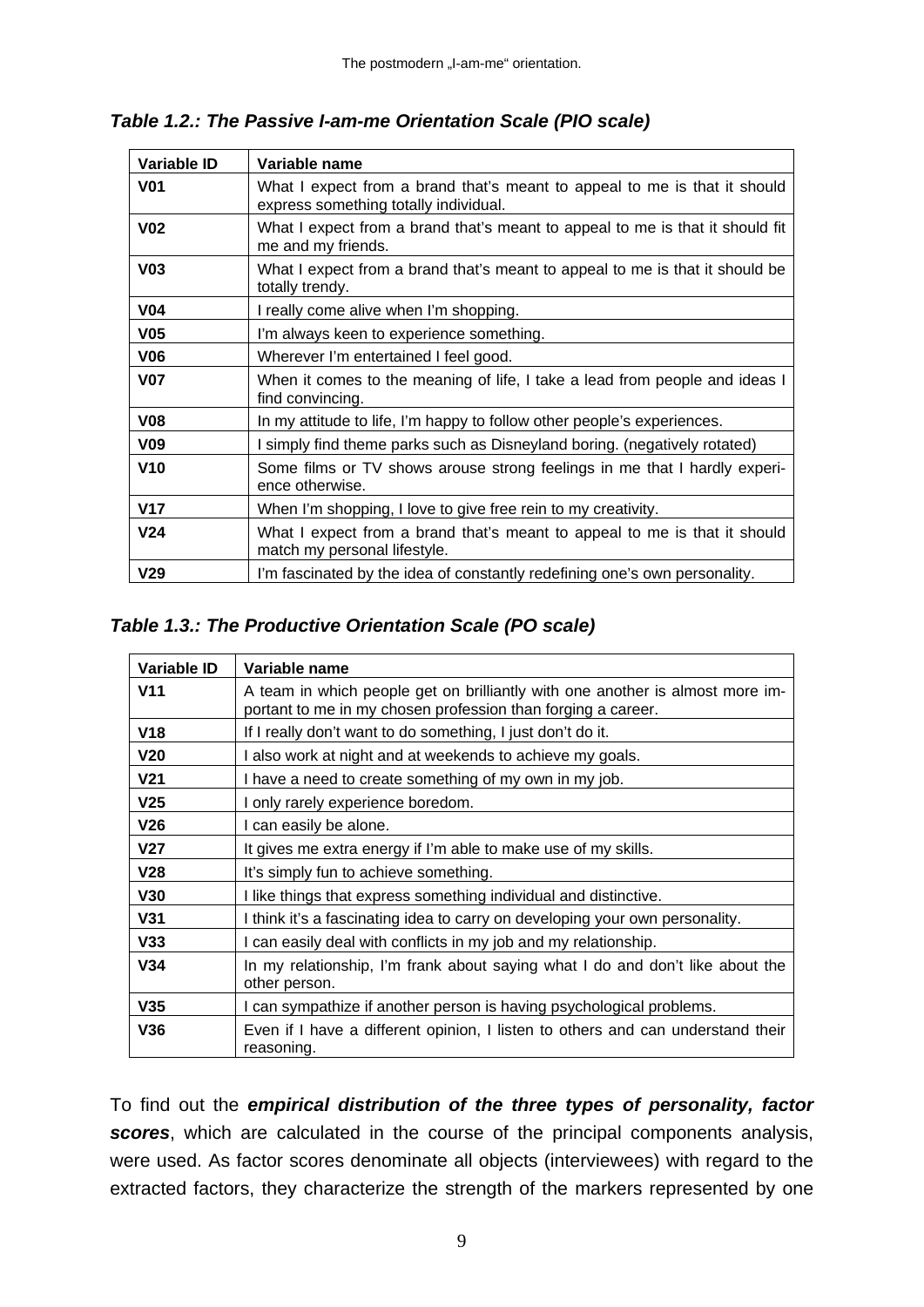factor. Factor scores are relational measures, which have to be interpreted as follows:

- Negative factor scores mean that an object has a below average value on this factor in comparison to the other objects.
- $\bullet$  A factor score = 0 means an average value on this factor.
- Positive Factor scores mean an above average value in comparison to the other objects.

One peculiarity of factor scores results from the kind of mathematical calculation: Variables with a stronger mathematical relation to the respective factor have more influence on the calculation of factor scores. As a result, the so called marker-items, i.e. those variables loading highest on a factor and serving as a guideline for the interpretation of a factor, have a stronger influence on the factor scores than the others.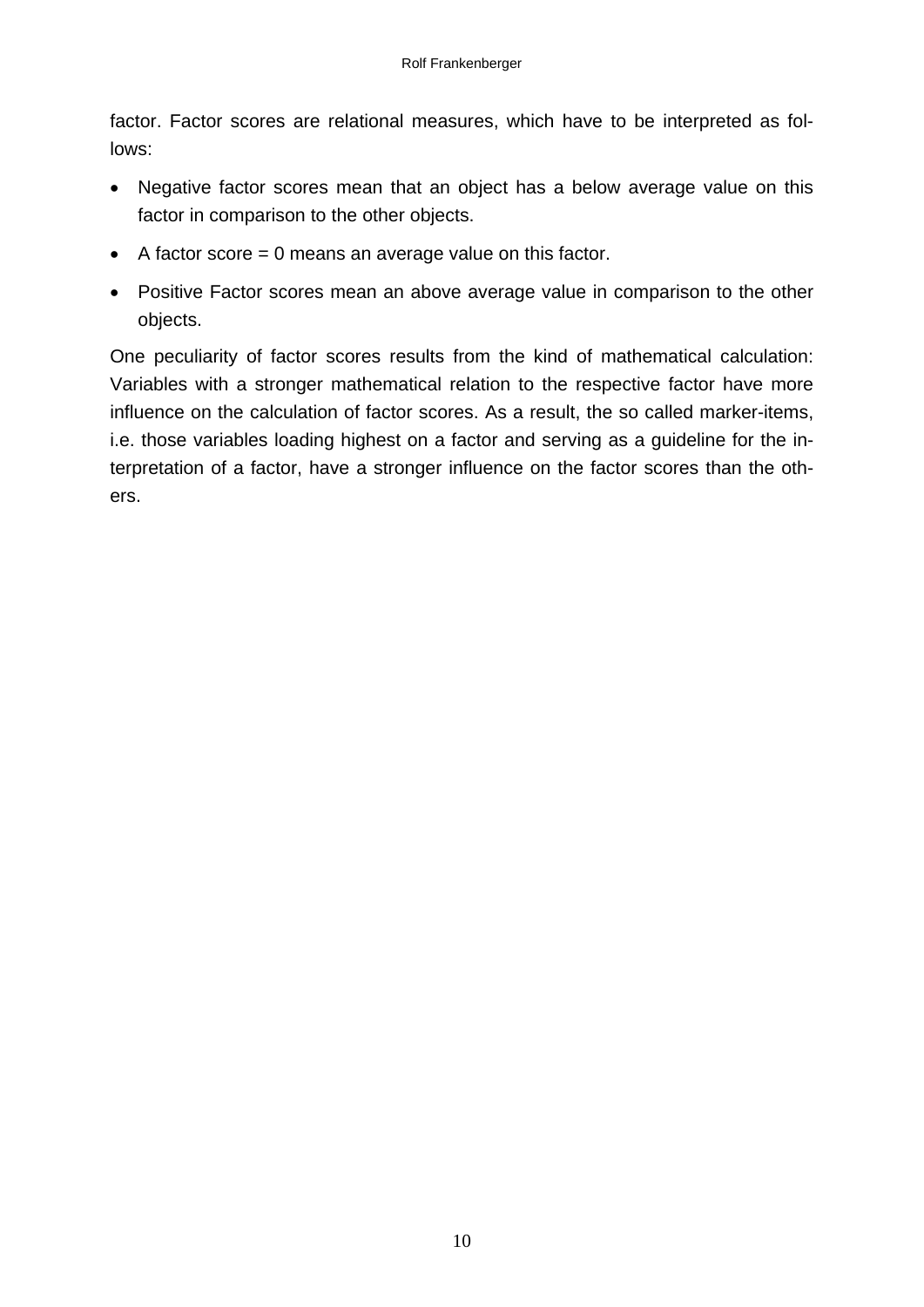*Table 2: Rotated Factor Matrix* 

|                 |                                                                                                                                             |       | Komponente |          |
|-----------------|---------------------------------------------------------------------------------------------------------------------------------------------|-------|------------|----------|
| ID              |                                                                                                                                             | 1     | 2          | 3        |
| V16             | It's fun to stage original events from time to time.                                                                                        | 0,702 |            |          |
| V05             | I'm always keen to experience something.                                                                                                    | 0,617 |            | 0,415    |
| V15             | I'm me - always new, and always different.                                                                                                  | 0,602 |            |          |
| V14             | For me, foreign cultures are a kind of treasure trove of things that inspire<br>me.                                                         | 0,599 |            |          |
| V17             | When I'm shopping, I love to give free rein to my creativity.                                                                               | 0,550 |            | 0,366    |
| V13             | I combine totally different ideas and principles in my philosophy of life.                                                                  | 0,517 |            |          |
| V29             | I'm fascinated by the idea of constantly redefining one's own personality.                                                                  | 0,513 |            | 0,321    |
| V <sub>22</sub> | I also want to be able to get out of a relationship at any time.                                                                            | 0,509 |            |          |
| V31             | I think it's a fascinating idea to carry on developing your own personality.                                                                | 0,488 | 0,476      |          |
| V23             | In a relationship, each person should live according to their own rules.                                                                    | 0,483 |            |          |
| V <sub>21</sub> | I have a need to create something of my own in my job.                                                                                      | 0,474 | 0,393      |          |
| V20             | I also work at night and at weekends to achieve my goals.                                                                                   | 0,402 | 0,302      |          |
| V28             | It's simply fun to achieve something.                                                                                                       |       | 0,722      |          |
| V27             | It gives me extra energy if I'm able to make use of my skills.                                                                              |       | 0,698      |          |
| V36             | Even if I have a different opinion, I listen to others and can understand<br>their reasoning.                                               |       | 0,608      |          |
| V35             | I can sympathize if another person is having psychological problems.                                                                        |       | 0,595      |          |
| V25             | I only rarely experience boredom.                                                                                                           |       | 0,586      |          |
| V33             | I can easily deal with conflicts in my job and my relationship.                                                                             |       | 0,566      |          |
| V34             | In my relationship, I'm frank about saying what I do and don't like about<br>the other person.                                              |       | 0,555      |          |
| V11             | A team in which people get on brilliantly with one another is almost more<br>important to me in my chosen profession than forging a career. |       | 0,419      |          |
| V30             | I like things that express something individual and distinctive.                                                                            | 0,391 | 0,412      |          |
| V26             | I can easily be alone.                                                                                                                      |       | 0,386      |          |
| V18             | If I really don't want to do something, I just don't do it.                                                                                 |       | 0,375      |          |
| V <sub>02</sub> | What I expect from a brand that's meant to appeal to me is that it should<br>fit me and my friends.                                         |       |            | 0,683    |
| V <sub>03</sub> | What I expect from a brand that's meant to appeal to me is that it should<br>be totally trendy.                                             |       |            | 0,671    |
| V <sub>01</sub> | What I expect from a brand that's meant to appeal to me is that it should<br>express something totally individual.                          |       |            | 0,665    |
| V <sub>24</sub> | What I expect from a brand that's meant to appeal to me is that it should<br>match my personal lifestyle.                                   |       |            | 0,550    |
| V06             | Wherever I'm entertained I feel good.                                                                                                       | 0,418 |            | 0,535    |
| V <sub>04</sub> | I really come alive when I'm shopping.                                                                                                      | 0,425 |            | 0,434    |
| V <sub>07</sub> | When it comes to the meaning of life, I take a lead from people and ideas<br>I find convincing.                                             |       |            | 0,416    |
| V09             | I simply find theme parks such as Disneyland boring. (negatively rotated)                                                                   |       |            | $-0,374$ |
| V10             | Some films or TV shows arouse strong feelings in me that I hardly experi-<br>ence otherwise.                                                |       |            | 0,370    |
| V08             | In my attitude to life, I'm happy to follow other people's experiences.                                                                     |       |            | 0,369    |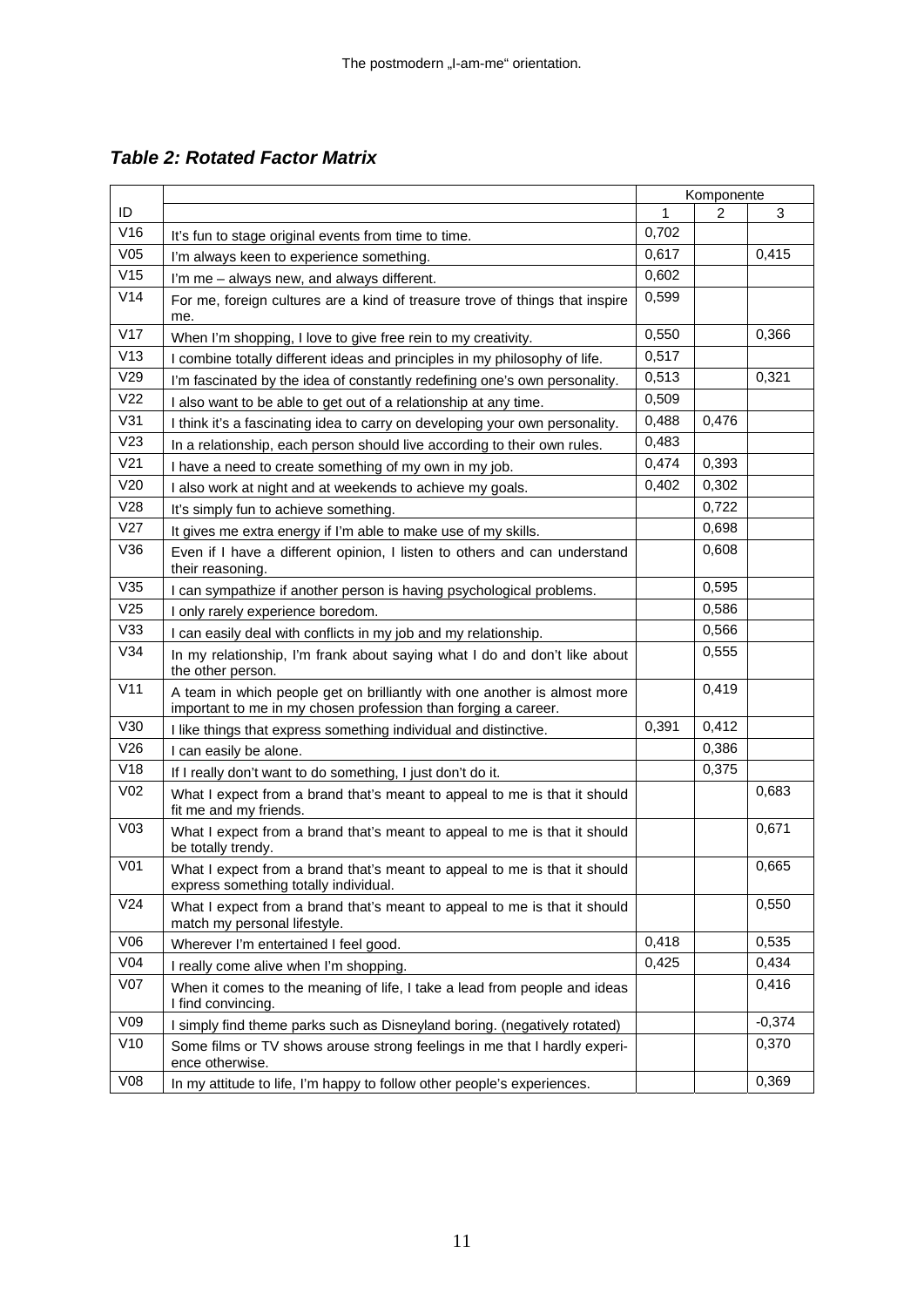#### *MAIN RESULTS*

All statistical operations within the framework of a principal components analysis concerning sample adequacy, data structure and factor score matrices produced at least good results and underlined the applicability of a factor analysis<sup>5</sup>. The following principal components analysis was mainly used in a confirmative way und thus limited to three extracted components to prove the assumption that the three scales represent three largely independent personality structures. Due to this limitation to three components, explained variance was 33,955%. The rotated solution showed that ratios are quite equally distributed (Factor 1: 12,059%, factor 2= 11,859% and factor 3=10,038%). Table 2 shows the rotated components matrix with a limitation to 3 components (principal components analysis, varimax with Kaiser-normalization, rotation converged in 5 iterations). The results underline the existence of the three formulated personality types from a statistical point of view: all variables of one scale represent a personality type in their combined values. In addition, the factor matrix shows that there exist some connections between two personality types in regard to some variables. On the basis of the theoretical background, these links are plausible and thus the statistical overlappings make sense. T-Tests and ANOVA underline this interpretation: The three personality types' deviances of mean averages for variables of the related scale were in nearly all cases highly significant (t>0.01). The results of ANOVA showed that especially the variables with the highest factor scores differentiate very well. (F-values varied between 50,278 for V16 and 8,441 for V26. All Fvalues were significant at the 0.001-level. Null-hypothesis suggesting that there is no difference between mean averages of personality types for the respective variables can be denied with over 99% probability. Multiple Scheffé-tests further examined mean average deviances and confirmed the discriminatory power of the marker variables on at least the 0.05%-Level.

On the basis of factor scores for each questionee, the empirical distribution of the three personality types is as follows: Altogether, 19.8% of interviewees showed a strong above average-value of postmodern I-am-me-orientations and 10.3% a strong value of productive orientation.

- *10.2%* show a strong above average active I-am-me orientation,
- 9.6% show a strong passive I-am-me orientation,
- 10.3% show a strong productive orientation.

In addition, 8,7% showed a mixture of at least two strong orientations. In sum, this means, that 28,5% of questionees can be identified as postmodern I-am-me oriented.

\_\_\_\_\_\_\_\_\_\_\_\_\_\_\_\_\_\_\_\_\_\_\_\_\_\_\_\_\_\_\_\_\_\_\_<br><sup>5</sup> Chi-square = 11751,395; df=360; Bartlett-significance=0.000; KMO-criterion=0.864. MSA-measures were >0.9 for 10 Variables, for 12 Variables >0.8 and for another eight variables >0.7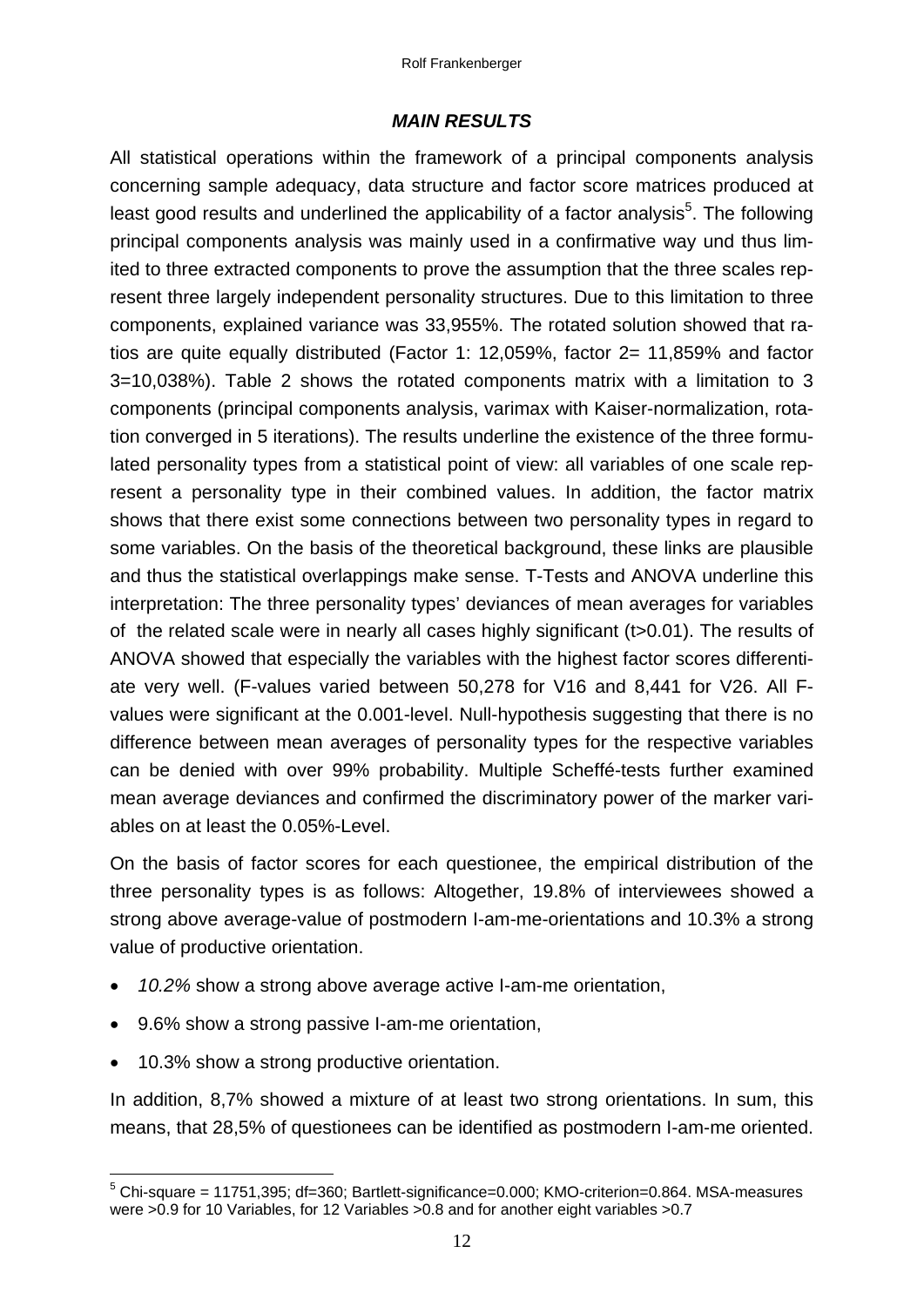This is a strong confirmation of our main theoretical assumptions: the structures and changes in postmodern societies, described here mainly in their positive aspects, foster the development of new types of personality that are specific for this type of society.

### *Personality Profiles*

### *Active I-am-me Orientation*

This type is most likely under 40 Years old, having middle (33,9%) or high (37,7%) formal education. She (53.1%) or he (46.9%) is an above average freelancer (9,7%), Student (11.1%) or employee in public sector (13.5%) with middle or high (23.1%) income. He is most likely single, living alone or in households with 4 or more persons. Living and life conditions are pluralistic. "Classic" families can be found as well as single-households and flat-shares, whereas single households are slightly beyond average. Active postmoderns live in urban centers (42,6%) or in the nearest proximity. More than 2/3 posess a private or personal access to the internet, which is far above the german average.

Active I-am-me oriented individuals define and dramatize themselves and their world with passion and virtuosity. They invent theirselves permanently and hate to make any mid- or long term commitments. This creative aspect connects with sensation seeking. Active postmoderns want to stimulate, to animate and experience the world. Hence, they might be met in "hip" locations, clubs, bars and so on, that offer space and opportunities to present, dramatize and highlight themselves - the typical trendsetters with their restless appearance. For them, sources of inspirations can be found nearly everywhere - they combine and integrate, what they like. This includes lifestyles and philosophy as well as the the ways they acquire and use commodities and consumer goods. The only important criterion is "authenticity". Then a cuckoo clock can even be combined with Bauhaus crafts and buddhist insights do not interfer with aggressive neo-liberal capitalism. As in leisure time, active postmodern individuals show some noncommittal regarding friendship and partnership. Deeper commitments are constraints that are too narrow for them and their identity engineering. This explains the number of singles.

#### *Passive I-am-me orientation*

Women (67,8%) and men (32,2%) with a passive I-am-me orientation are beyond average under 30 years old, have lower formal education (50,5%), are housemen/housewifes (11%), workers (17,3%), employees in the public sector (19,6%) or unemployed (11,4%). They are overrepresented within the low and high income groups. Forms of living together are mainly distributed on average. She or he often lives in smaller villages with up to 5000 inhabitants and towns with 20 to 50 thousand inhabitants, but rarely in urban centers. The majority of them (52,4%) does not have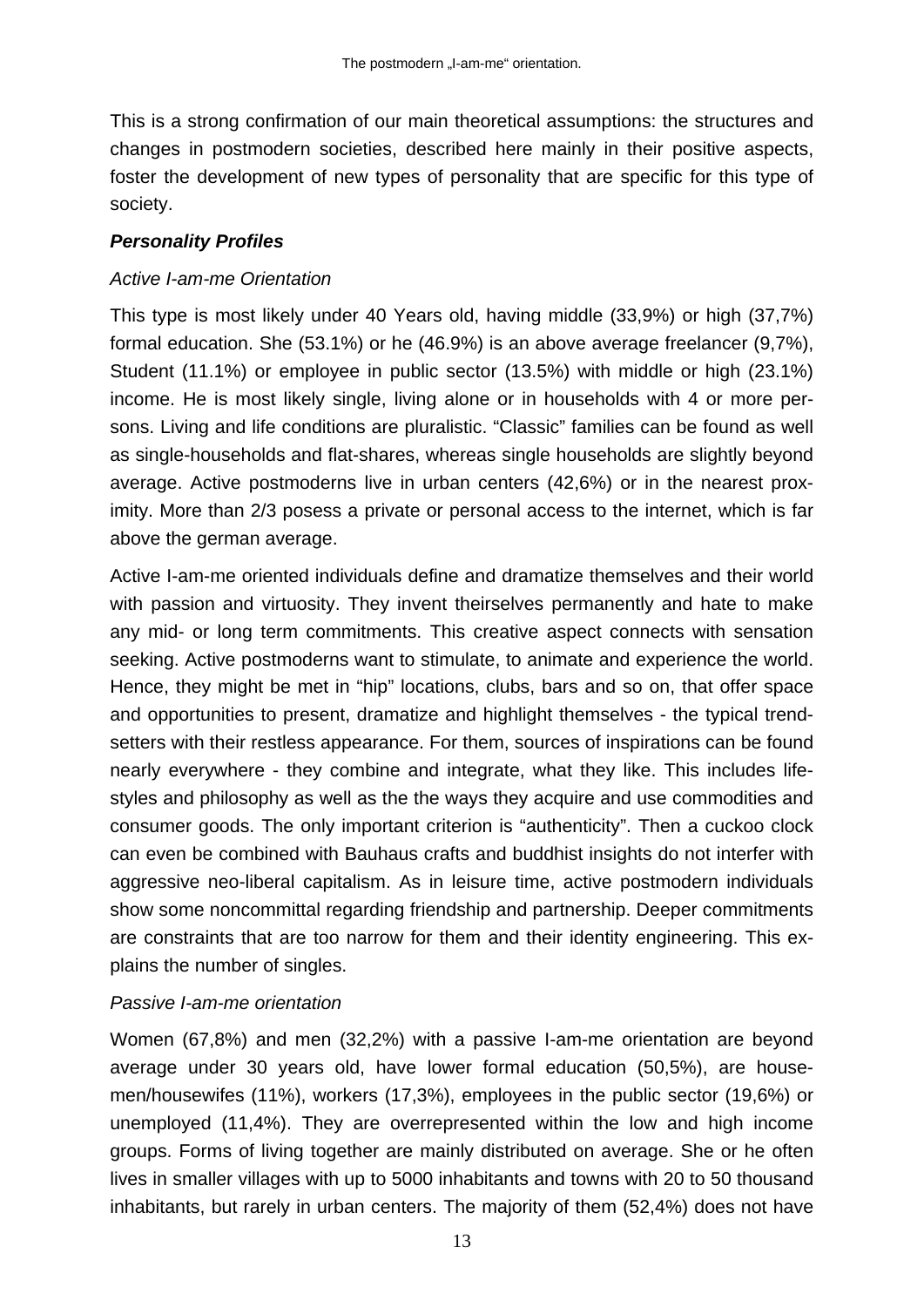access to the internet. The difference between active and passive type concerning formal education, profession and income was even stronger than assumed. In contradiction to our suggestions, the passive type is below average in regard to internet access. Passive I-am-me orientation seems to be linked to the lower social ranks and is situated below the so called digital divide.

But the passive type has one thing in common with the active one: sensation seeking. They feel good in environments where they are provided with attractions. This underlines drastically their consumerism and the use of attitude towards experience and excitement. In contrast to the creative, dramatizing and engineering active I-amme orientation, the passive type is the flexible, and trend following audience, that wants to belong to the "hip" ones. They define themselves through the adoption of the regalia and icons of the postmodern trade of significances and lifestyles. When one misses a trend, he or she risks social isolation and exclusion from the "Sinngemeinschaft". This applies to clothing as well as to furniture, beverages music, in short to all consumable goods and services. In this way, the passive I-am-me orientation defines his or herself through consumer style and often exceed their budgets. In these aspects they are very creative and innovative, but willingness to perform, obligation and consistency beyond the necessary are not their strengths. Work and profession are a necessary evil, filling the space between leisure time, that is dedicated to experience in all its facets.

#### *Interpretation*

On the basis of the empirical and statistical results, a consistent postmodern personality structure can be interpreted as empirically saturated in regard to both the active and the passive I-am-me orientation. Apart from result to consume pattern that are not illustrated here (see Frankenberger / Meyer 2008, pp.104-121), the following results underline that both types are the two sides of the postmodern coin: First, there is a link between active and passive type in the dimensions of sensation seeking and consumerism, but not in self.

This is somewhat different for the passive type: First there is a link between both types only in sensation seeking and consumerism, but not in self-definition. Second, the passive type shows a clear rejection of foreign cu-definition; Third, there are differences in the evaluation of foreign and own cultures. Fourth, the passive type is below the digital divide and thus is deprived from the most important communications channel of postmodernity, a fact that she or he compensates with excessive use of cellphones. Another difference seems to be the more or less strong refusal of achievement and willingness to perform by the passive type, represented by the rejection of variables 20 and 21. Together with variables 1, 2, 3, 7 and 8, this illustrates the different pathways of postmodern lifestyle and consumerism. Passive self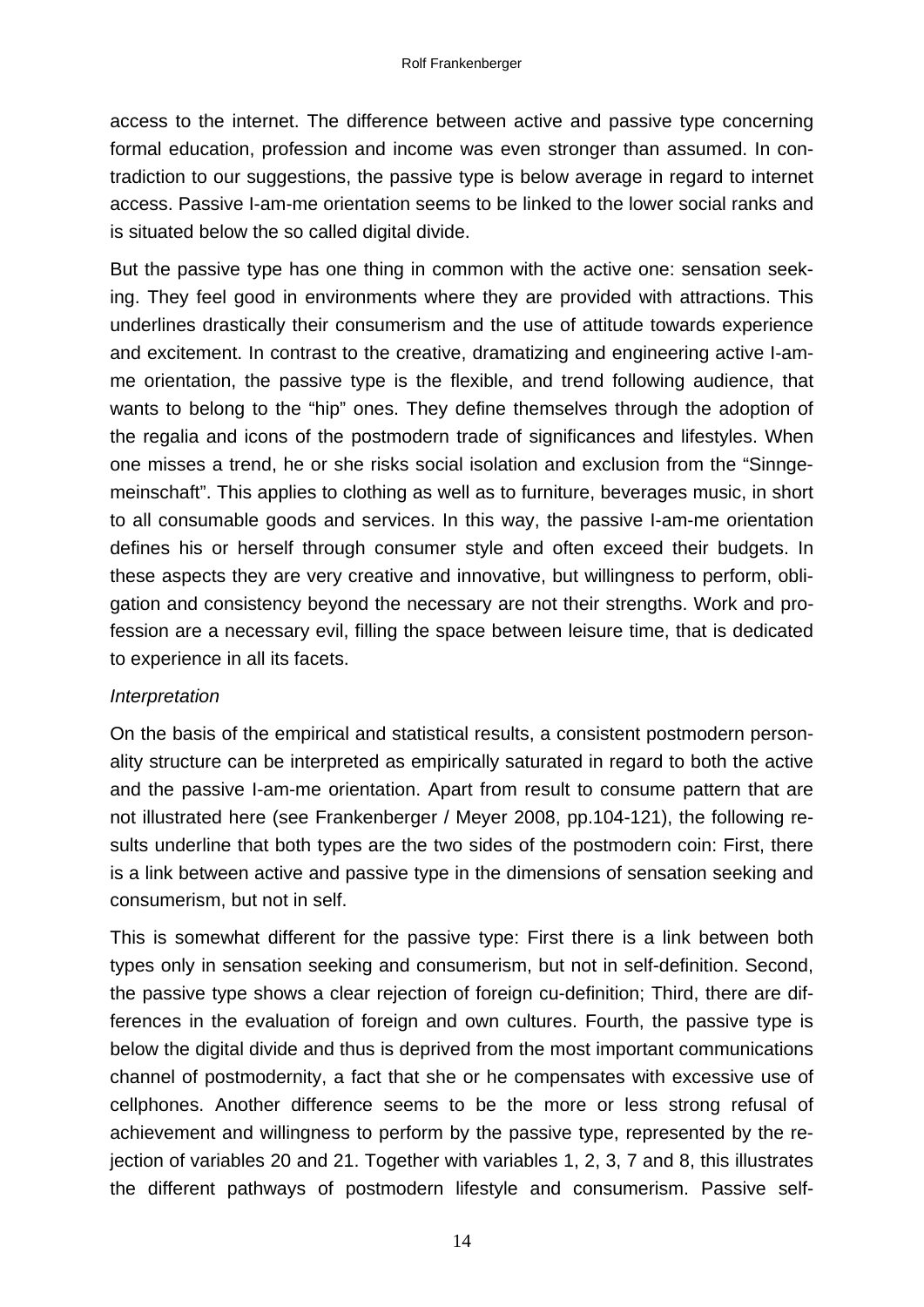definition is far more determined by the consumption of produced and offerend life worlds, whereas the active self-definition is rather more creative in consumerism. This underlines the plausibility of the dualism of provider and user and indicates some sort of "loser of postmodernization"-thesis: The passive I-am-me orientation does not gain any artistic leeway for self-definition from the postmodern conditions. Instead he or she finds his or herself drawn into new - this time postmodern - constraints that are mostly defined by consumerism.

### *CONCLUSION*

The presented survey can only be a first step towards a full scale definition of the character landscape. As we did not operationalize all character orientations, as Fromm suggests, we do not know if there is any white spot on the landscape, and we do not know about the distribution of the other types. Further research is necessary to close this gap. If this were the case, we could measure two things: First, loopholes can be detected. These holes then would indicate that there exists one or more other types of social character not yet identified. When capturing the full scope of character orientations, an instrument to detect changes could be developed. Time series analysis then could show new developments within and across societies immediately.

Second, qualitative research has to be undertaken on the postmodern I-am-me orientation to triangulate the results of the quantitative study. This could include in-depth interviews as well as exploring the life world of the individuals in question.

But even if the results of the study are just a first step, one should not deny the impacts of postmodern personality on society and politics. Postmodern individuals show a fundamental lack especially of long-term committment. This might have consequences for societal as well as political organizations. Declining numbers of party and labor union membership (not only in Germany) might be an effect of postmodern kinds of engagement: short-term and self-centered. This does not suit the rather long-term character of programmatic parties and conservative unions. The fragmentation and pluralization of the party landscape and forms of political action in new "new social movements" (e.g. attac, so called flash-mobs or the political blogsphere), that emphasize the event-character of their activities can be interpreted as a logical consequence of postmodernization. Thus taking into account the persistence of formal institutions, it would not be astonishing if postmodern individuals would invent new informal ways of political communication, political action, and decision making.

Closely linked with this, but reaching far deeper and probably affecting the roots of our societies – the constitutional nation state and democratic rules of procedure in legislation and the executive branch - the impact of consumerization of cultural, social, political and individual life remain unclear. What norms and values do postmod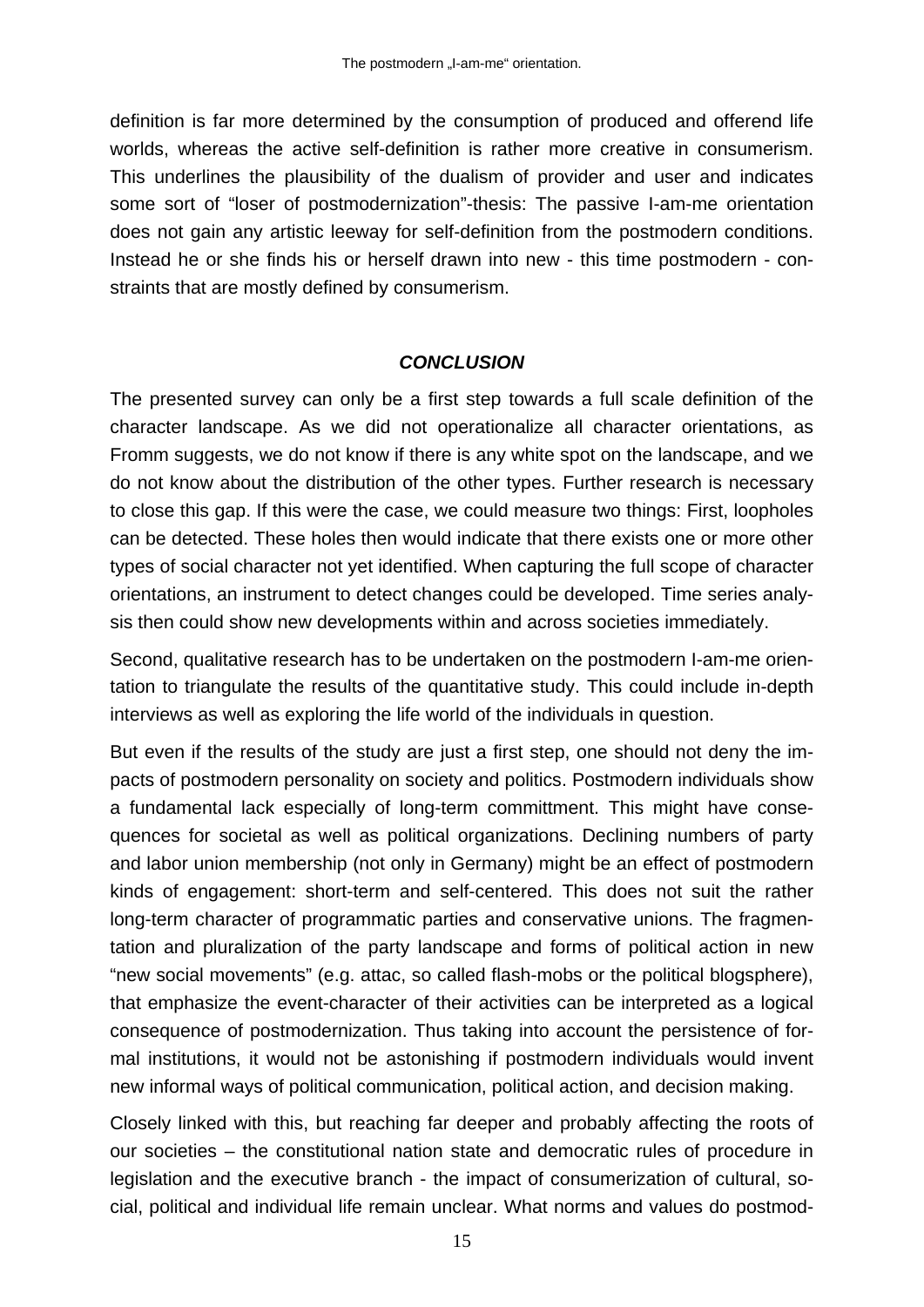ern individuals consider as irreducible? What kind of political and economic system do they prefer? The neoliberalization of many subsystems of society probably gives hints, to which end postmodernization will lead. The eleboration of a larger analytical framework of analyzing postmodern societies is necessary and knowledge of functions and characteristics of the postmodern I-am-me orientation could help to go further in this direction.

### *LITERATURE*

- Baudrillard, Jean (1998 [1970]): The Consumer Society. Myths and Structures. London / Thousand Oaks
- Best, Steven. / Kellner, Douglas. (1997): The Postmodern Turn. New York
- Böhm, Jan Malte / Hoock, Claudia (1998): Sozialisation und Persönlichkeit. Autoritarismus, Konformismus oder Emanzipation bei Studierenden aus Ost- und Westdeutschland. Gießen.
- Crook, Stephen / Pakulski, Jan. / Waters, Malcolm. (1994): Postmodernization: change in advanced society. London
- Featherstone, Mike (ed.) (1990): Postmodernism.  $2^{nd}$  edt.., London
- Featherstone, Mike (ed.) (1991): Global Culture: Nationalism, Globalism and Modernity; A Theory, Culture & Society Issue. 2<sup>nd</sup> edt.., London
- Featherstone, Mike (ed.) (1992): Cultural theory and cultural change. London
- Frankenberger, Rolf (2007): Gesellschaft Individuum Gouvernementalität. Hamburg.
- Frankenberger, Rolf / Meyer, Gerd (2008): Postmoderne und Persönlichkeit. Baden-Baden
- Fromm, Erich (1941a): Die Furcht vor der Freiheit. GA I, S. 215-392.
- Fromm, Erich (1980/1981): Gesamtausgabe. 10 Bände (abgekürzt mit GA I-X). Herausgegeben von Rainer Funk. Stuttgart. Ergänzungsbände XI und XII. Stuttgart 1999.
- Fromm, Erich (1947a): Psychoanalyse und Ethik. GA II, S. 1-157.
- Fromm, Erich (1955a): Wege aus einer kranken Gesellschaft. GA IV, S. 1-254.
- Fromm, Erich (1970a/1977g): Freuds Modell des Menschen und seine gesellschaftlichen Determinanten. GA VIII, S. 231-251.
- Fromm, Erich (1973a): Anatomie der menschlichen Destruktivität. GA VII.
- Fromm, Erich (1976a): Haben oder Sein. GA II, S. 269-414.
- Fromm, Erich (1979): Sigmund Freuds Psychoanalyse Größen und Grenzen. GA VIII, S. 259-367.
- Fromm, Erich (1992e): Die Determiniertheit der psychischen Struktur durch die Gesellschaft. Zur Methode und Aufgabe einer Analytischen Sozialpsychologie. GA XI, S. 129-175